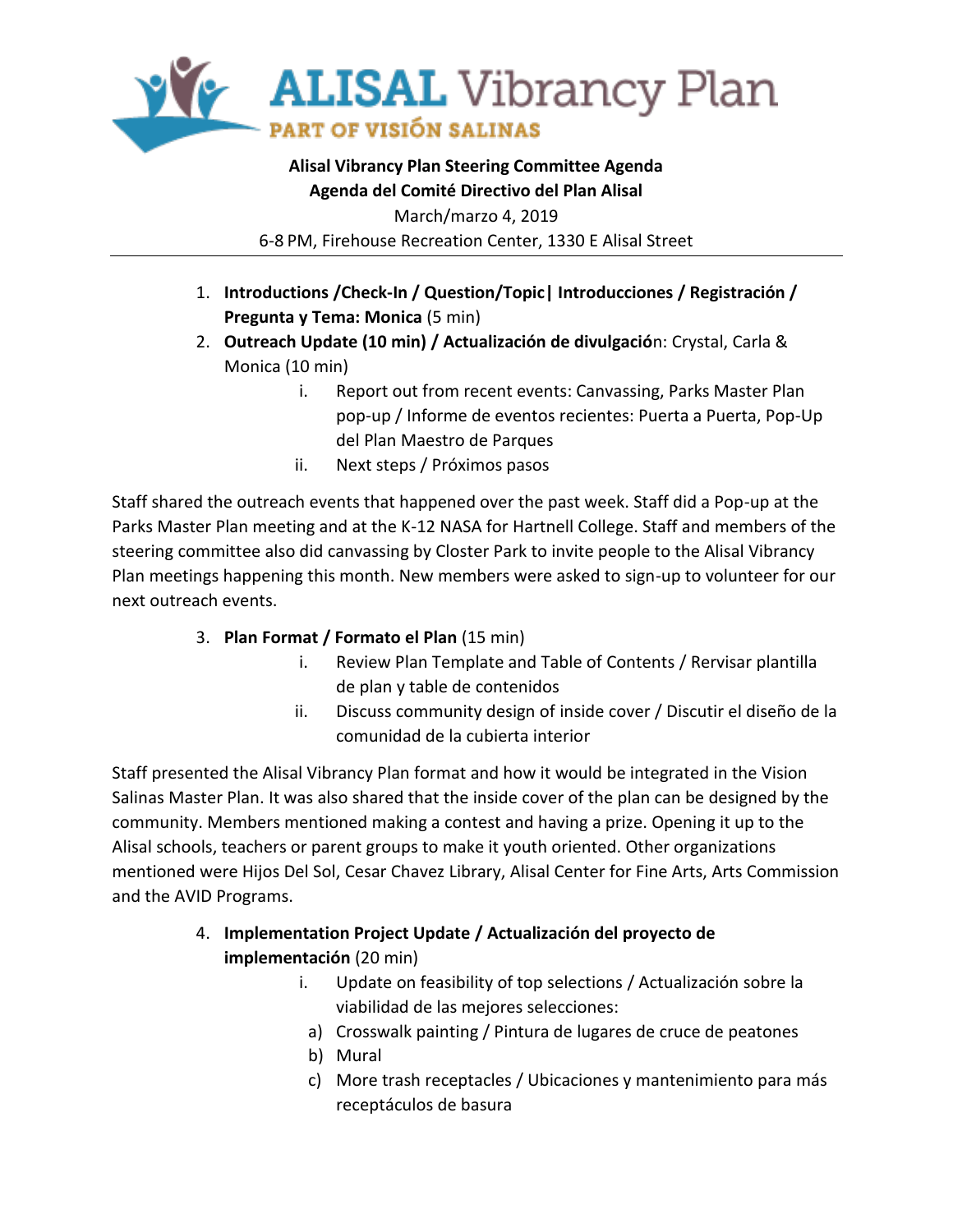

ii. Start identifying locations for projects / Comenzar a identificar ubicaciones para proyectos

A presentation was given to members where the feasibility of each immediate implementation project was discussed. There are 3 existing crosswalks that can be repainted in the Alisal with a price range of \$5K to \$10K each. The cost for each receptacle was \$4K each. Members were asked for a location they would like to see a mural. Locations were mainly in Parks: Closter Parks and benches and tables at the Cesar Chavez Park. They also mentioned collaborating with Alisal High School students and partner with Parks and Recreations from the City of Salinas to increase funds. Looking at all the feasibility of all the projects, members agreed on the crosswalk paintings and mural but if funds permit to have all three projects.

- 5. **Review Draft Housing Topic Matrix / Revisar el borredor de la tabla de temas de vivienda** (60 min)
	- i. Matrix overview / Repasar al tabla de viviendas
	- ii. Review and discuss in small groups Is anything missing? Are the new additions okay? / Revisar y discutir en pequeños grupos: ¿falta algo? ¿Están bien las nuevas incorporaciones?
	- iii. Large group report out and consensus building / Informe de grupo grande y construcción de consenso.
	- iv. Implementation priority ranking activity and consensus building / Actividad de clasificación de prioridad de implementación y construcción de consenso.

City staff reviewed all 4 housing goals on the matrix, answered and clarified any questions and asked for consensus after reviewing each goal. Consensus was built using the fist-to-five method and having only Steering Committee and Working Group members voting but everyone had the chance to give input regarding the goals.

Comments:

- Including the term "Gentrification" to Housing Goal #1.
- HN 1.5. a changing the "Missing Middle Housing" to "Middle Density Housing"
- HN 1.6.a include naturally occurring affordable units at risk (e.g where landlord wants to sell)
- HN 3.1.a clarifying the wording. Define "Boarding Housing" and clarify if this includes H2A Housing. Make it more culturally rooted lens for this work. Include something about educating city residents about the new programs and policies.
- HN 3.1.a- ensure cultural competence in code enforcement staff & ensure we protect existing residents from eviction.
- Modify the goals to include residents with moderate incomes.